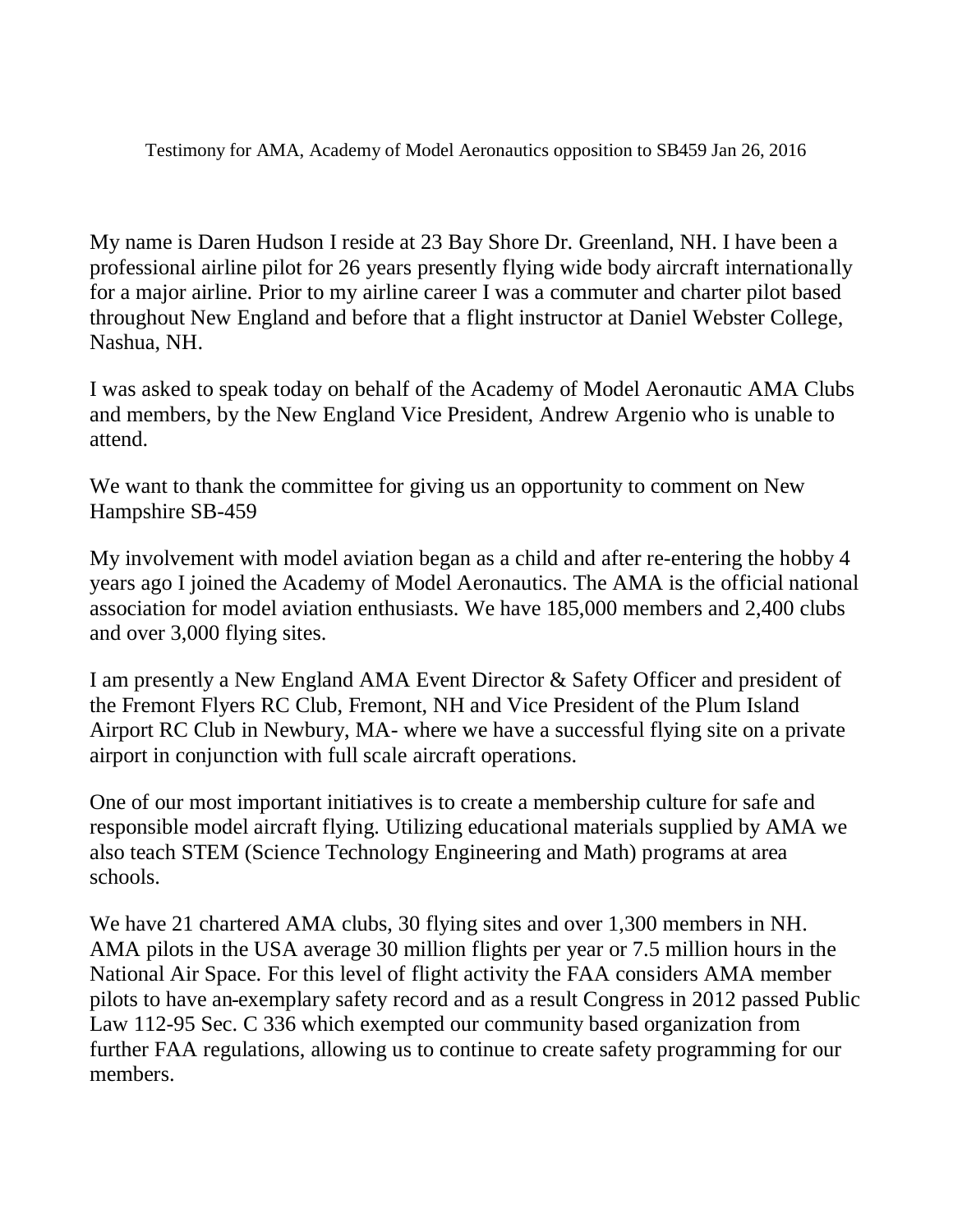We are here today to oppose the 100 ft. above ground level altitude limit in SB459 for AMA members and to voice our concerns about the need for any of the additional items in this legislation. A 100ft ceiling limit for model-aircraft flying creates a much greater risk of a conflict or collision between other aircraft, operators, spectators, people, and property, then flying at higher altitudes while remaining within Class G uncontrolled air space.

The higher risk is not conjecture, its fact proven by decades of flying by AMA members and ongoing risk mitigation. The acceptable safe vertical altitude component established was 400 ft. and above to accommodate larger aircraft and others that operate at higher speed. The higher altitude is a required AMA regulation for flight training because it allows for more recovery time to stabilize the aircraft in the event of a pilot error or system failure.

Although these altitude guideline existed in the AMA as far back as the 1950s, they were first introduced by the FAA in 1982 in document Advisory Circular 91-57 and revised on September 2, 2015 in Advisory Circular No. 91-57A item (e) reads "Model Aircraft operators should follow best practices including limiting operations to 400 ft. above ground level."

At a 100 ft. altitude limit for model aircraft, 1/3 of our members would no longer be able to fly competition aerobatic aircraft, sailplanes, turbine jets, and large scale model aircraft that they have flown safely at higher altitudes without incident for many years. The other 2/3 of members would be flying in much more hazardous conditions in the compressed flight box especially at AMA flying sites where typically four aircraft at a time fly in an oval flight path around the field and over the runway. This represents an unacceptable safety hazard for everyone on the ground and those model aircraft taking off or attempting to land, with other aircraft operating in this same smaller flight box.

>Question: As it pertains to radio controlled model aircraft or "drones" what is SB459 accomplishing that the FAA and AMA are not all ready accomplishing?

The FAA registration regulations, the FAA clarification of state vs. federal authority (noted in the FAA Fact Sheet from the Office of Chief Counsel dated Dec. 17, 2015 which states among other recommendations on state vs federal authority "To ensure the maintenance of a safe and sound air transportation system and of navigable airspace free from inconsistent restrictions, FAA has regulatory authority over matters pertaining to aviation safety." (close quotes) and the AMA- Academy of Model Aeronautics which was exempted from the promulgation of FAA rules for small Unmanned Aerial Systems operations in the National Airspace and is recognized as the community-based organization for safe and responsible flying. This exemption was passed by Congress on February 14, 2012, as Public Law 112-95 section 336 (c). Beyond all this, what will SB459 do that these agencies and organizations are all ready doing effectively as we speak? (See provided supporting materials for reference)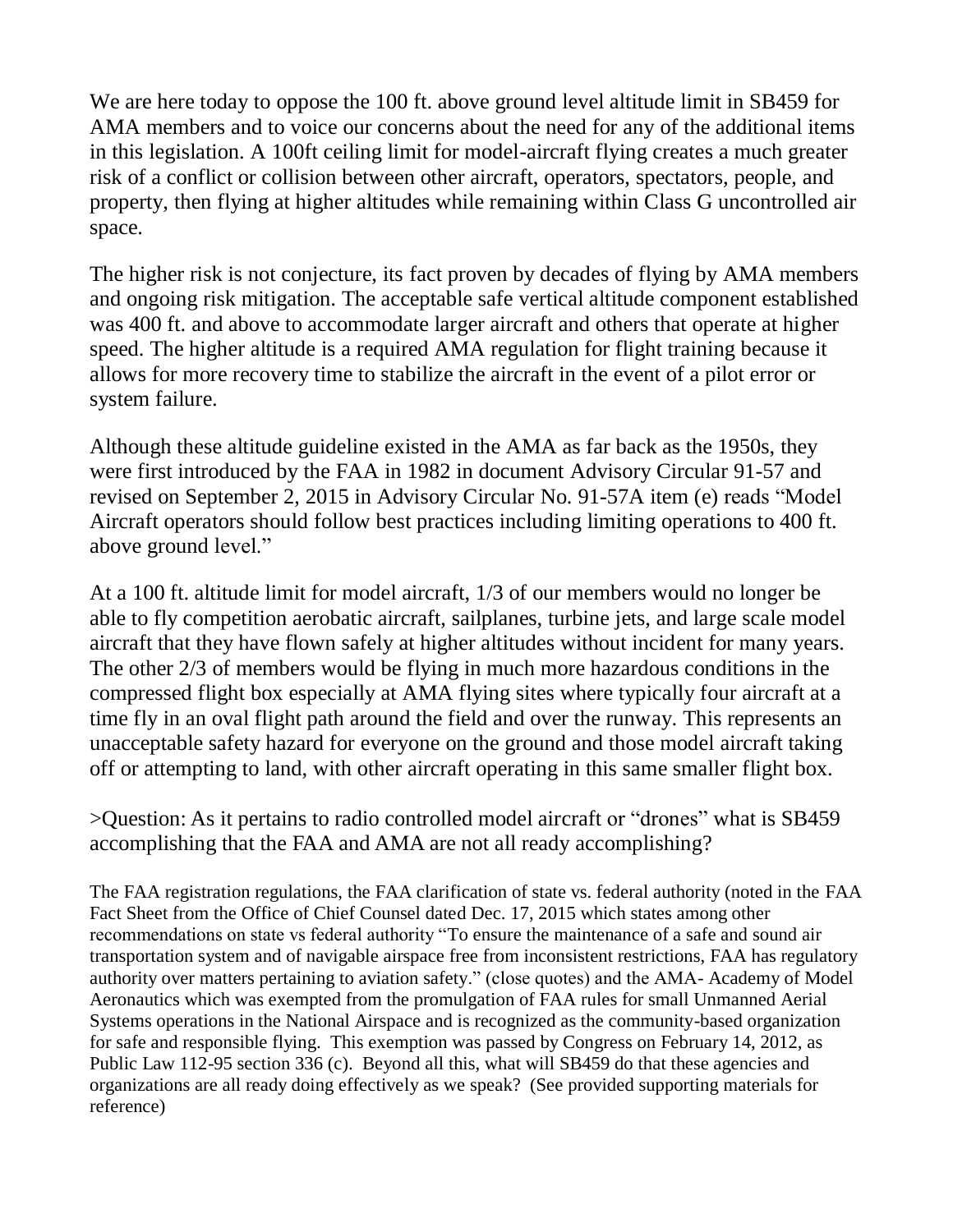>I'd like to review SB459 proposed amendment to paragraph XIV (14). For any person to operate an unmanned aircraft system, known as a drone, unless:

(a) The person possesses a valid license or certification issued by the Federal Aviation Administration.

> Being addressed at the federal level by FAA Registration Process and guidelines in cooperation with the country's largest Community Based Organization- AMA- Academy of Model Aeronautics to assure safety guidance, education and compliance. Suggested wording- *"The person possesses a valid Federal Aviation Administration Small UAS Certificate of Registration"* or equivalent determined by the FAA and AMA.

(b) The person has received written permission for the operation from the owner of any private property that the drone flies over.

> Being addressed by AMA- Academy of Model Aeronautics to assure safety guidance, education and compliance requiring each club chartered to have permission of private property owners and AMA members when flying at not chartered sites are required to obtain permission if their reasonable expectation that permission is required, AMA is proactively working with the FAA at a federal level to aid in education of non AMA member modelers to create a more informed, safe community even outside the membership of AMA.

(c) The drones flies no higher than 100 feet above land.

> Being addressed at the federal level by FAA Registration Process and guidelines in cooperation with - AMA to assure safety guidance, education and compliance. Suggested wording *"The drone flies no higher above ground level then provided in the Federal Aviation Administration regulations and guidelines in effect at the time"*

(d) The operator is within visual range of the drone at all times.

> A requirement in AMA guidelines before the FAA was established. Addressed at the federal level by the FAA December 21, 2015 model aircraft registration "direct rule".

(e) The operator maintains liability insurance to the amount or limit of at least \$1,000,000 on account of injury to or death of any person resulting from operation of the drone.

> Being addressed by the AMA Insurance Programming as part of the value proposition for members. Each club chartered has liability coverage for the club and its officers and members of 2.5 million and 5 million of primary coverage for the site property owner additional insurance coverage is available for event locations.

## **\*If time permits-**

>On a personal note I'd like to express some experience I have had on the other side of this issue. As an airline pilot I assume this legislation is intended to make my work environment a safer place. When I line up for a takeoff of my 500,000 pound jet with 295 passengers I am required to assess any number of threats and risks that may occur